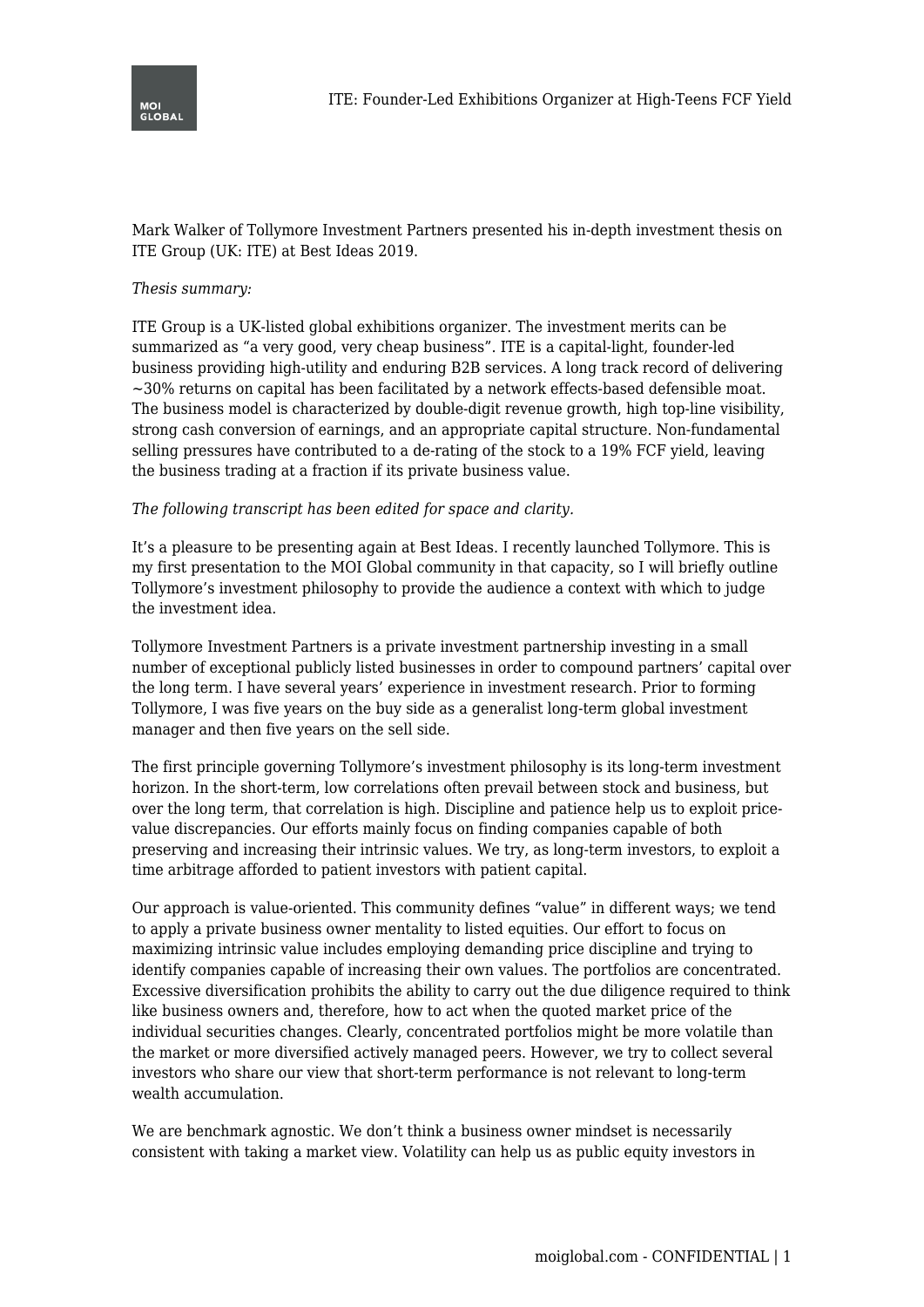

providing opportunity to purchase assets at a discount. We don't consider risk as volatility. Rather, risk is the capacity to lose capital permanently. For us, margin of safety is found primarily in the business and the management quality of the underlying holdings. We concentrate our research efforts on buying companies with strong balance sheets. These are companies capable of preserving and growing their private business value with hopes they trade at a large discount to that intrinsic value or to the capacity to grow that intrinsic value. That is, investment merits are typically accepted in the context of capital structure risk, business value impairment risk, and valuation risk.

What are the principles and the process consistent with our philosophy? A sensible longterm business owner investment philosophy is not useful if the investment ecosystem doesn't allow us to successfully execute a consistent investment process. For us, the key aspect of that governs idea generation, investment research, and portfolio management. Overarching these pillars is that execution is everything. We've tried to construct a low-key physical working environment free from distraction and conducive to independent thinking. In the early days of Tollymore, we worked hard to make sure the investment philosophy and the investor base are matched to my temperament as an investment manager.

A systematic magic formula does not typically generate ideas. We have concentrated portfolios and a global investment arena. Therefore, our challenge concerns rejecting most mediocre investment opportunities crossing our path. The research process is bottom-up, one company at a time. We search for competitively priced, strong businesses which ideally have avenues for profitable redeployment of capital for a long time. These businesses have conservative capital structures, or which are at least appropriate for the business model. Their management teams are incentivized to make capital allocations capable of creating the most long-term value for owners.

With regards to portfolio management, by owning businesses which steadily compound their own per-share economic earnings, we tip the odds of earning a satisfactory equity return in our favor. One great advantage of being a public equity investor, as opposed to a private market investor, lies in our position to exploit stock market volatility and improve upon the underlying compounding business value.

We designed our work environment to help us make good decisions. The working environment must allow us to devote brain power to decisions and not to battling distractions. This environment is the source of a competitive advantage, which is behavioral. In the pursuit of a goal to create value for our investors, we do not take for granted the ability to make good decisions. Typically, that requires inaction. It requires solitude. It requires being epistemologically humble and patient. I have seen those qualities in my career, and they are not typically found within the constraints of large institutional money managers.

We move on to the idea. I encourage viewers to think about what they might be willing to pay to own a privately held company with the following economic characteristics: This company is a simple business. It's a founder-led business. It's a provider of enduring service, reflecting a business practice which is hundreds of years old. The business offers a a high utility to cost ratio for its customers. It is headquartered in the U.K., and it is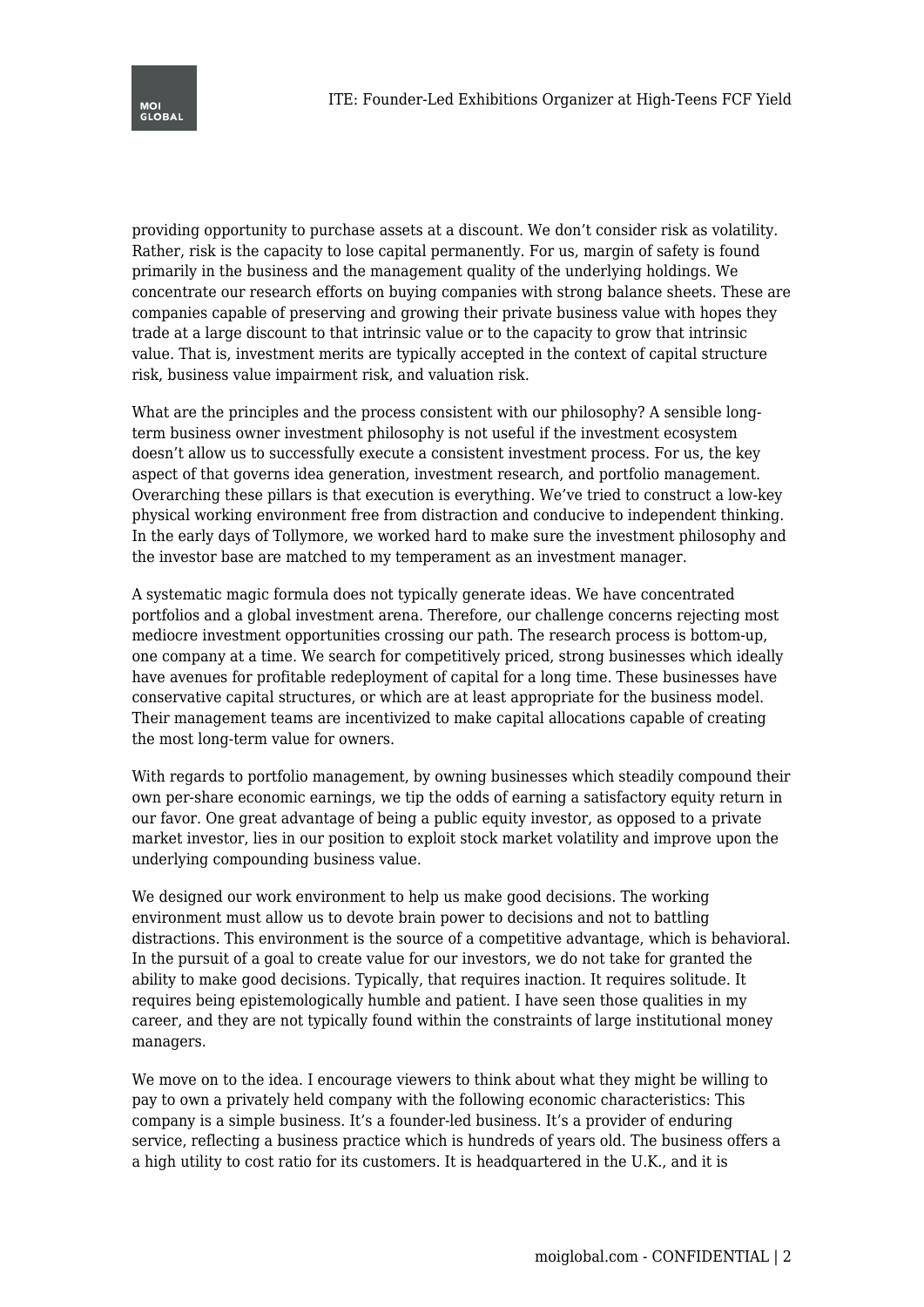

geographically and industrially diversified. It is a capital-intensive business with typically 2% of revenues. Free cash flow conversion of earnings is strong, aided in part by deferred income balances which range between 50% and 70% of annual sales. The average throughcycle returns on capital would be around 30%. The business owns a defensible moat, which is predominantly provided by two-sided network effect barriers to entry. Revenue visibility is high. Around two-thirds of next year's sales are typically forward-booked. The capital structure is conservative and appropriate for the business model. Organic revenue growth has recently been around 11%.

The company is London-listed ITE Group. What does ITE do? It's involved in just one business activity: Organizing exhibitions and conferences globally. The nuts and bolts of the business concern hiring venues and gathering groups of exhibitors and visitors. It monetizes the exhibitor side of the network by charging companies for floorspace. ITE Group operates across several sectors including construction, food, energy, travel, and tourism in predominantly emerging market geographies. It is labor intensive but has a capital-light business model. Venue hire and staff are around 3/4 of the cost of organizing a typical event.

The end markets are cyclical but diversified. While multi-year agreements can be struck to secure venue capacity, these agreements typically have the flexibility to modify capacity commitment ahead of changes in demand. Forward bookings enable good visibility on revenues. Operating margins have been stable thanks to the moderate operating leverage used to organize an event. Operating profitability equals about 22%, and that is around 5 percentage points below mid-cycle levels. Some of that margin runoff comes from deferred revenue increases. Exhibitors secure their participation at a future event at a more competitive rate. What, therefore, might be surrendered in terms of income statement profitability is recovered via working capital inflows and free cash flow conversion. Despite that, the management team has a plan to restore the business to operating margins in the high 20s.

ITE Group is appropriately capitalized given its high revenue visibility, strong repeat business, and multi-year agreements with vendors. This is despite approximately £50 million of debt-funded M&A in FY '18 and net debt around £80 million, which is around 1.4x EBITDA. The business has about two years of free cash flow and about 1/4 of ITE's equity. Deferred revenue comes because revenue is recognized at the completion of an event, whereas ITE received the cash in advance from exhibitors. The deferred revenue characteristic converts to a costless source of finance for ITE, and it represents a working capital inflow when revenues grow. Of course, it can be a drag when free cash flow and revenues decline as they did a few years ago. This deferred income flow has typically been 40% to 50% of sales. The founder of the business left the business and has since returned as CEO. He has grown the deferred revenue float to two-thirds of annual sales, strengthening the cash conversion of the business.

The main evidence supporting existence of an economic moat lies in a long track record of super-normal profit which seems to emanate from two sources of competitive advantage. One source is network effects. Visitors are needed in order to attract exhibitors and vice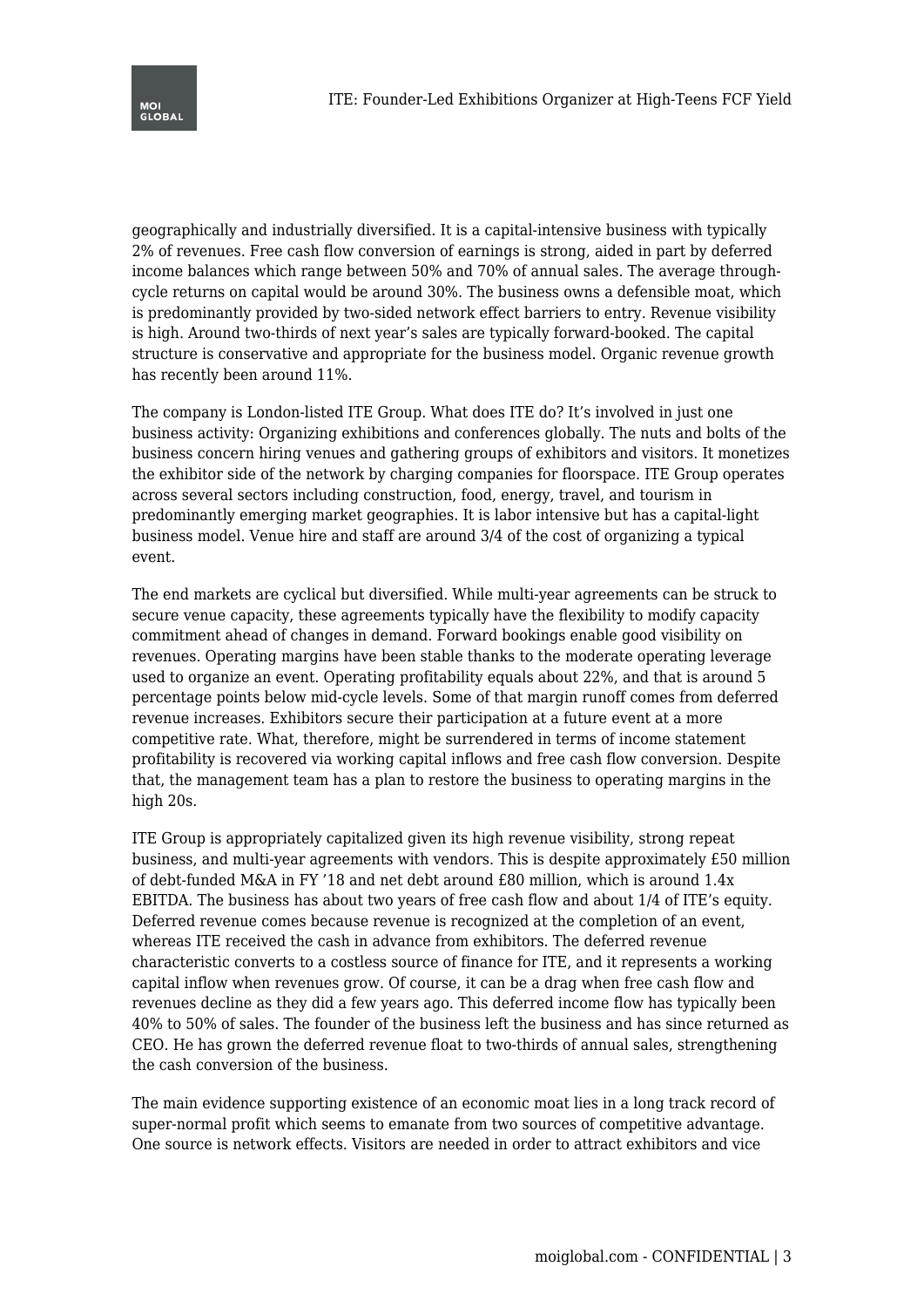

versa, making it difficult for non-established players to gain traction. The second source is intangible assets in the form of trademarks and licenses to operate at venues, databases of consumers, and brand reputation. All elements render participants reluctant to move away from tried and tested events.

ITE facilitates pricing power by the fees charged to exhibitors, which represent low levels of the cost of the businesses. Pricing power factors also include venue homogeneity and ITE's position as the anchor tenant with many venues.

ITE's suppliers have continued to grow despite competition from the growth in lower cost VoIP and video conferencing. Some elements of ITE's business model are clearly enduring.

ITE typically competes with small mom and pop individual tradeshows. In competition with larger global players, a niche geographic or sectoral focus characterizes the market. ITE focuses on construction, energy, food and tourism. Some of the larger competitors have their own niche sectors. Tarsus, for example, focuses on the medical sector. UBM is a large competitor but typically competes in the U.S. and China sectors of fashion and jewelry. Also, some competitors are geographically limited operators. For example, MCH is Swiss-only and Fiera Milano is Italy-only.

The key element to think about in this value chain is this competitive symbiosis within the value chain. Customers in this industry do not want more choice. They do not want competing tradeshows. They want to know their customers will attend the events that year or the events they attend once every two years. That characteristic creates an efficient scale with space for only a handful of profitable operators within each region and industry niche.

Concerning growth opportunity and avenues for profitable redeployment of capital, I've classified this business as a legacy moat business rather than a reinvestment moat or a capital-light compounder. The industry has a lack of greenfield and organic opportunities to build new exhibitions around the world. However, ITE enjoys a strong foothold in several emerging markets including India and China. ITE has established market-leading positions through fully-owned subsidiaries and has a controlling interest in locally dominant exhibitions brands including joint venture partners. It has a controlling stake in the marketleading conferences business; ABEC in India runs around 20 to 25 exhibitions across the country. ITE has offices in Beijing which it operates through JVs with Hong Kong-based Sinostar. It also runs conferences across Indonesia via JV partners and wholly owned subsidiaries.

The organic growth trajectory has inflected positively in the business partly because of economic stabilization and a business improvement program ITE put in place since the founder of the business returned to ITE in 2016.

A series of macroeconomic shocks beset ITE's end markets and impeded business progress in the three or four years prior to 2017. These shocks included the Russia-Crimea crisis and resulting trade sanctions at a time when Russia was a larger part of ITE's business. Also, the 70% collapse in the oil price harmed business in ITE's energy-dependent central Asian market.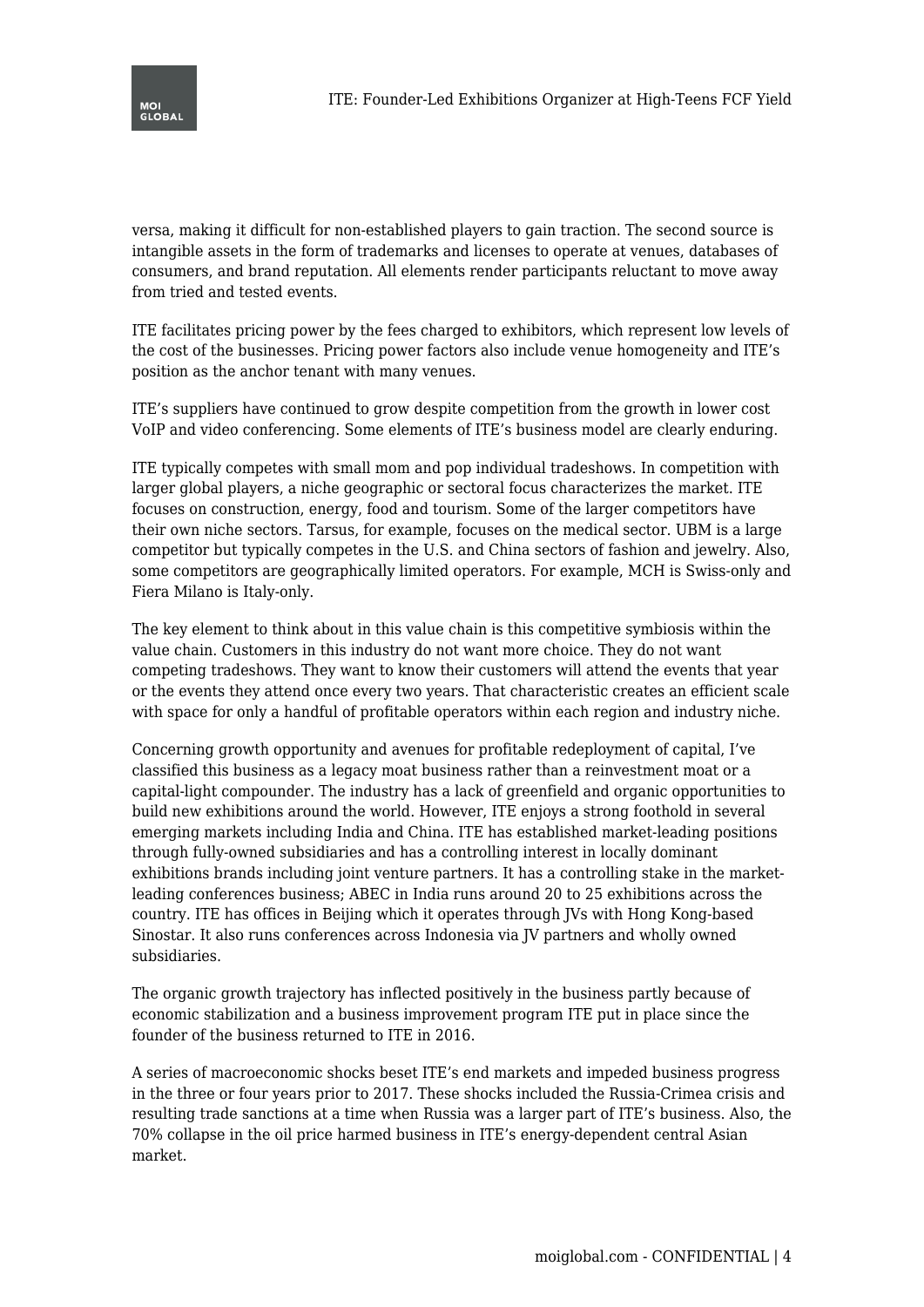ITE's improvement in top line organic growth should meaningfully increase underlying cash generation. Management has improved cash collection for conference pre-bookings, though the market implies the exact opposite will happen. That is, the sustainable tracks the business can generate will wither significantly, and the stock has continued to move in the opposite direction for the business to progress. Given our classification of the legacy moat business and its cash-generating capacity, an opportunistic M&A agenda presents itself. Opportunities for organic growth from building new shows are limited. M&A will always occupy a place on management's capital allocation agenda. Therefore, it's important to understand the management team, their track record, and their incentives for allocating capital.

The founder of the business, Mark Shashoua, returned to ITE with a plan to improve organic growth potential and profitability of the current portfolio. He has divested the least profitable sub-scale events. He executed this playbook when he ran i2i Events, his previous company. Under his five-year leadership period, i2i Events doubled revenues and profits before its acquisition by Ascential Events.

Mark founded ITE in 1991. He left the business and worked as CEO of several other companies then returned to ITE in 2016. In 2018, ITE announced the acquisition of Ascential Events based on an enterprise value of £300 million. The target assets comprise two global exhibition brands and several U.K. exhibition brands across a range of sectors. The CEO and the COO of ITE Group are familiar with these assets because they ran the companies together between 2011 and 2016. They describe their rationale in terms of both top line growth potential and some operating synergies.

Related to growth potential, ITE management believes the acquired assets had been mismanaged and produced suboptimal revenue growth. When the current ITE management ran these assets, performance was superior to its current state. They treat the essential assets as non-core, so the business performance as it relates to cash conversion, retention, and revenue growth deteriorated at the time.

As for operating synergies, ITE has an implementation plan seeking to eliminate obvious sources of cost duplication and to generate cost savings from economies of scale. The acquisition will also reduce Russian exposure. This is not a rationale explained by management for the deal, but the Russian exposure of the business will go down from around half of revenues to around a quarter.

Management incentives have improved mostly since the management change; they are reasonable but do not stand out. Base salaries for the CEO and CFO are low to mid sixfigures. Bonuses are a function of pre-tax earnings, organic revenue growth, cash conversion, and qualitative targets. The LTIP is a function of earnings per share and relative TSR. Targets that are in place for the current LTIP to ITE's earnings per share need to grow by 75% over the next two years for any of the LTIP to vest. For 100% of the LTIP to pay out, ITE needs to generate earnings per share of £14.4 by September 2020, which is almost treble their recently reported FY '18 EPS. That indicates about a 25% yield of current share price. All measures were only introduced in 2017. While the cash conversion is a sensible target, some measure of returns on capital will be a welcome addition to the incentive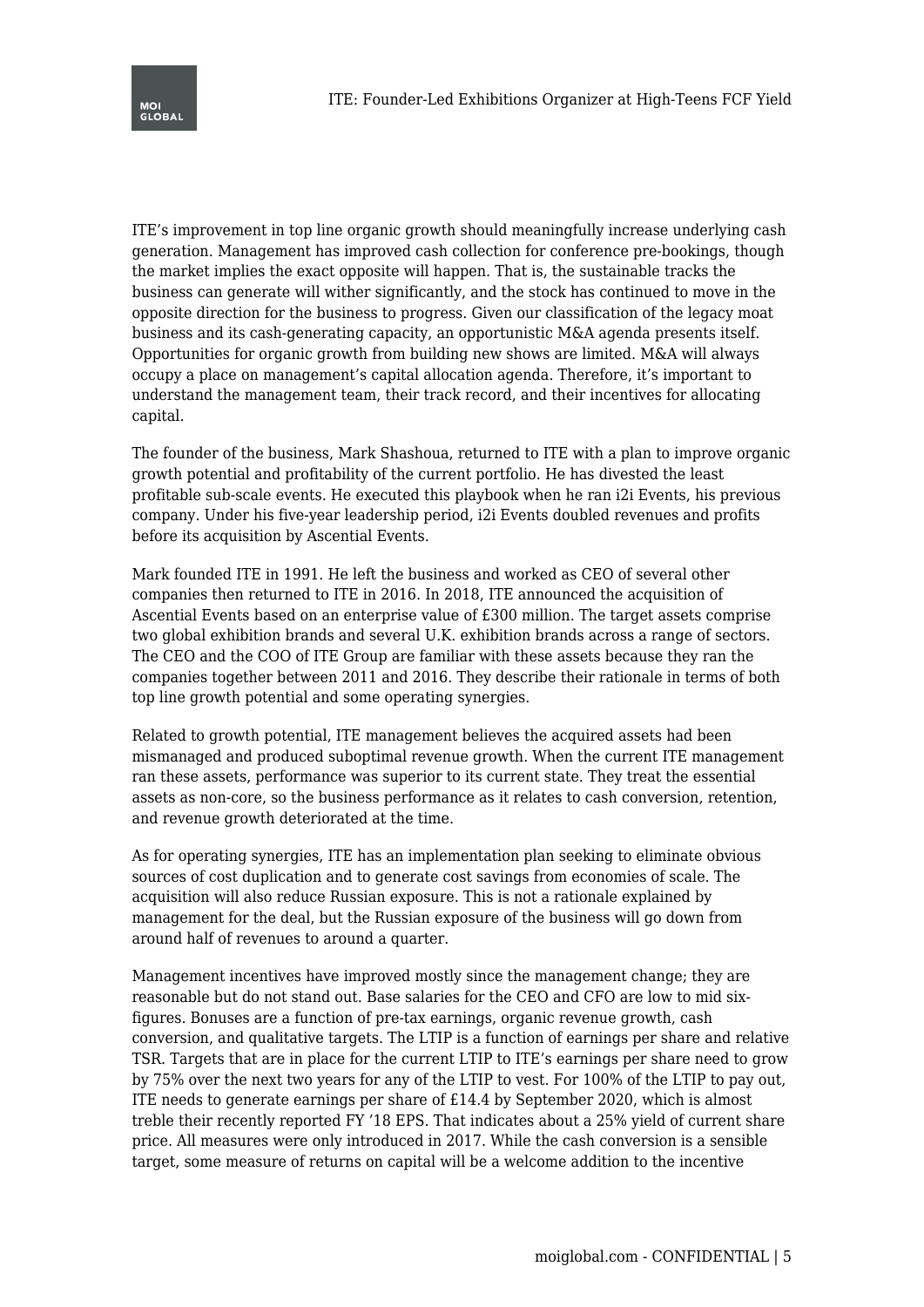

program given the high cash generation of the business and the limited obvious long-term redeployment opportunities. Minimum shareholding requirements are based on 2x base salary, but insider ownership is given the short tenure of the management team.

To summarize the stewardship of the business, the track record of the new leadership and some of the incentive framework progression improve the stewardship of a demonstrably wide moat business. However, it is wide moat business which has suffered some macro headwinds. The headwinds have shown signs of dissipating. This is not a turnaround. Rather, this is already a fantastic, highly profitable business. It can benefit from macro mean reversion in the end market and from structural portfolio improvement driven by this positive management change. It can also potentially benefit from a re-rating of the shares to reflect those former drivers.

ITE completed its acquisition of Ascential. That was a \$300 million enterprise value funded predominantly by a rights issue. It presents a feasible risk. The acquisition tapped shareholders to fund the empire building of this business. Management equity interest, unfortunately, is insufficient to act as any material safeguard against this risk. However, during the CEO's tenure, he has performed asset rightsizing, which should mitigate the risks somewhat.

ITE's share price collapsed since 2014 due to a series of geopolitical events including Russia and Crimea, the oil price collapse, and the Ruble depreciation. However, over the last year or so, the share price fell another 50% in part due to non-fundamental selling pressure as the portfolio has become less focused on emerging markets. Thus, the company's stock price has moved in the opposite direction of the business's performance as profit margins stabilized. This performance shows a sharp inflection in organic revenue growth and qualitative improvements to management and stewardship.

This company does not screen well. ITE's cash flow and owner earnings are materially higher than reported earnings per share due to the large deferred revenue float, impairment of prior management capital allocation decisions, and amortization of quasi-permanent assets such as customer relationships and internally developed brands. It is important to keep these things in mind when in consideration of the normal free cash flow generation for the business. Adjusting for some of the one-off costs associated with the business improvement program and adjusting for biennial events – those events that don't recur every year – the trailing 12-month free cash flow of the business is around £30 million. That's around 25% of ITE's equity and debt funding, and it's almost 20% of the core group revenues. That excludes the small contribution of the Ascential acquisition.

The business generates double-digit organic revenue growth. How is the market pricing that growth? The current market cap is around £420 million. The market cap accounts for the rights issue-funded acquisition of Ascential completed in the summer. That rights issue was £265 million. Share prices are around £58 today. That price implies the market values ITE's pre-acquisition cash flows at a 19% yield. It also implies material free cash erosion in the core business, or zero or even negative free cash margins in the newly acquired asset. It could also imply ITE management is under earnings, or perhaps that ITE massively overpaid for Ascential.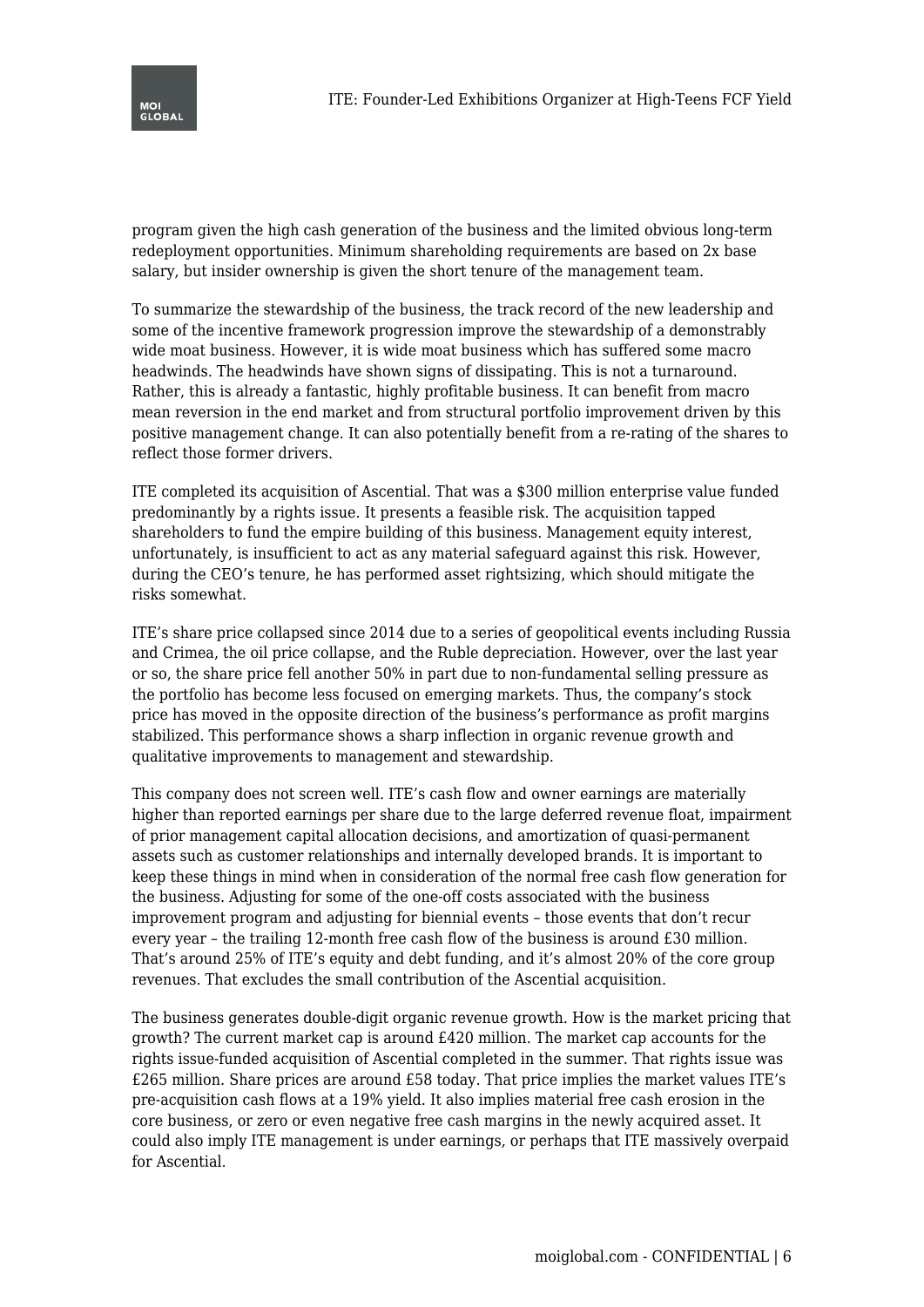

Does evidence or logic support any of these things? The core business recently recorded 11% organic revenue growth, and the acquired asset generates 31% EBITDA margin. Capital intensity is around 1%. It is unlikely ITE operates a free cash flow-negative business.

Did ITE overpay for the deal? Management believes it payed 11.5x EV/EBITDA for an ungeared business capable of double-digit revenue growth. That seems reasonable. In the case of zero revenue or cost synergies ITE referred to, it pays 12.5x EV/EBITDA. For a highquality business with high entry barriers and capital intensity of about 1%, that was not expensive. It is possible ITE is a better owner of this business than the seller because it is a core asset versus non-core for the manager. That is not a contentious argument; rather, it is consistent with the comment Ascential made about the deal. It is consistent with Mark Shashoua's comment to me before the acquisition when we talked about various competitors and how Ascential was not considered a strong competitor for ITE. Its nonevents business is a data and analytics business.

I conclude the market is not paying attention. I've spoken with some of the large institutional owners of the shares, and they say ITE is a small part of a diversified portfolio. In certain cases, their understanding of the deal and appreciation of management's prior history of the asset reflected that.

What is ITE worth? A conservative appraisal of a private business value would imply north of 70% upside to the current price. We would get there by capitalizing the trailing free cash generation of the core business at a 6% rate. That is a 4% growth rate. The global industry is growing revenue, so that's 4% to 5% per year. You would assume ITE's sustainable free cash flow growth is lower than the industry revenue growth. Assuming the Ascential acquisition was value neutral, the rights issue capital would be added to that number, which would lead to an owner's value of around £750 million to £800 million.

The global industry is projected to grow at 5% a year. Many of ITE's markets are expected to grow high single digit, which is conservative. It would also imply management missed its own goals and LTIP targets substantially. Management targets and has overachieved high single-digit revenue growth. They target market expansion and putting in place measures to ensure large working capital inflows. Those drivers would then result in free cash flow compounding around 1.5x revenue growth.

In conclusion, as it relates to the deal, several senior ITE people ran these assets for years. They paid a no-growth multiple for a high-quality asset, yet they have a track record of growing the same asset double digit. They have a track record, albeit short, of turning ITE from negative organic growth to plus 11% since they arrived. That empire risk is mitigated by reasonable management incentives, a history of less profitable asset disposal, and the familiarity of the asset they intend to incorporate into the core business. From an economic value-added perspective, the idea that the EVA that can be created in this business after the deal needs to be larger than before the deal because the asset to which the returns improvement from the business improvement program can be applied have increased meaningfully. Additionally, there may be other non-fundamental benefits to the share price in the form of better liquidity, better shareholder communication, and a larger market cap leading to broader analyst coverage. But mainly, the investment merits of this business can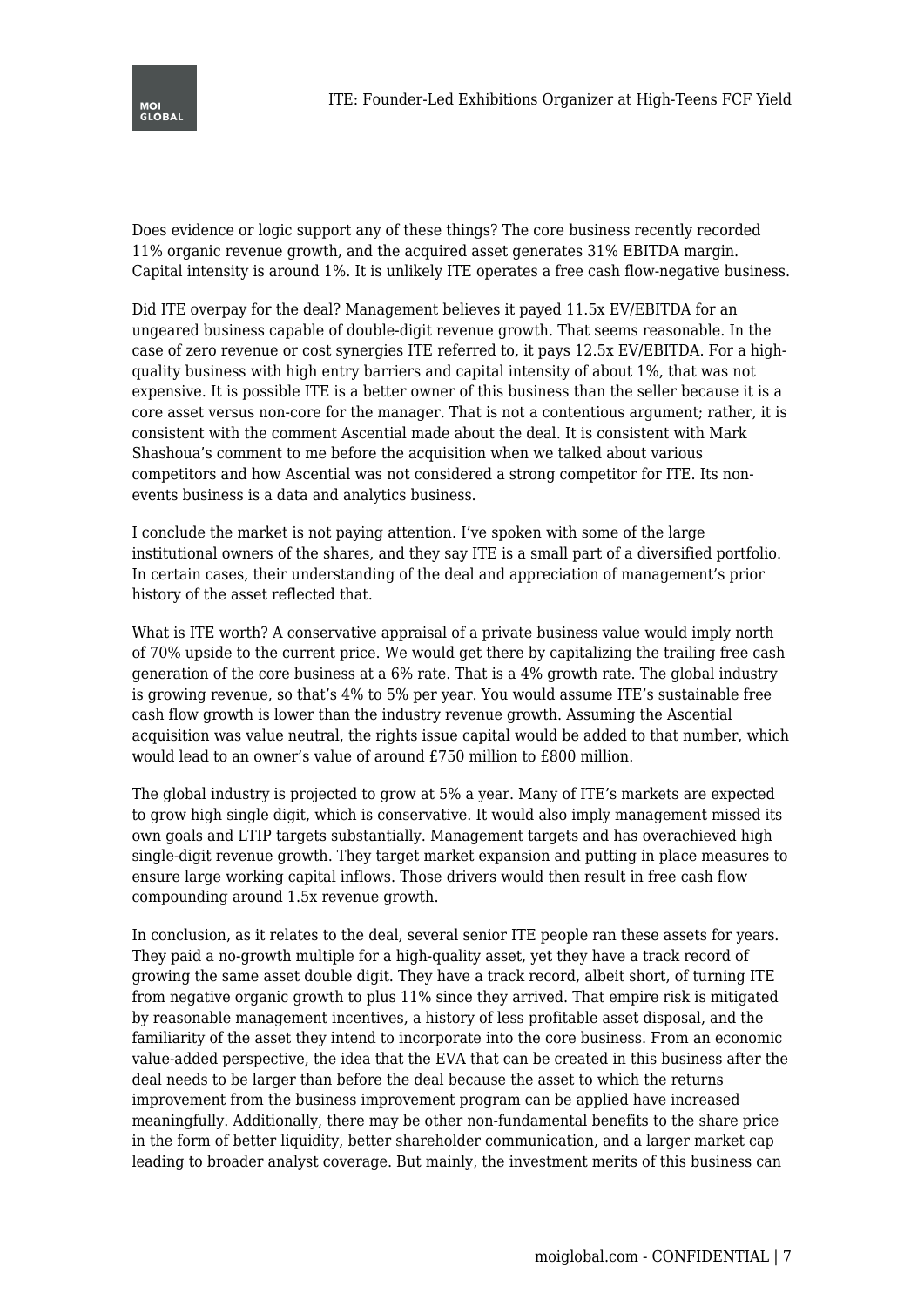

be summarized by saying ITE is a good and cheap company.

*The following are excerpts of the Q&A session with Mark Walker:*

**Q:** As a follow-up on the management incentives, you mentioned the founder no longer owns a significant amount of stock.

**A:** Yes, he sold his equity when he left the business. Since his return he has not been a material owner, though he has been acquiring shares.

**Q:** Oh, but he has been a buyer of the stock in the open market?

**A:** Yes, he's been buying the stock in the open market, but I wouldn't say at a considerable level. He will easily surpass the 2x base salary holding requirement, but he won't appear on the register for quite some time.

**Q:** Let's talk more about the Russia portion of revenue. Do we know the profitability of that piece? Do you see hidden risks?

**A:** Yes, profitably recently exceeded the overall growth level of profitability. A vast majority of the Russian business is in Moscow, and that business has fully rebounded to a profitable level. Some of the other Russian exhibitions they run outside of Moscow still lag. However, the prospect for markets with a history of depressed conditions is not based on any macro forecasting other than the observation that they are currently below pre-cycle levels. ITE's Russian exposure is about 25% of the business. I would consider that a directional positive, whereas it triggered a lot of selling because the emerging market fund is no longer in stock.

**Q:** And Mark, going forward, what would be the key data points to keep an eye on to either validate or challenge your thesis?

**A:** Capital allocation is one key data point. So far, evidence suggests empire building was mitigated. The biggest ITE acquisition is Ascential Events, and it paid a reasonable price. It was a unique circumstance, and they know these assets inside out. Evidence exists supporting the idea that underearning assets can improve from an already decently performing level. ITE divested several events without affecting EBITDA much. If management uses most of the cash-generation business to support inorganic revenue, it would be a capital allocation red flag.

In terms of the businesses, I'd like to see management continue building their equity interest in the company. I'd also like them improve their incentive framework by introducing incremental cash returns and capital metrics into their incentive framework.

In terms of the business's progress, management operates with clear targets for the organic revenue growth potential of the business. That growth rate is high single digit, and it recently generated double-digit organic revenue growth. If the organic growth suddenly deteriorates meaningfully, that would be inconsistent with the view that this is a business with a high level of revenue visibility.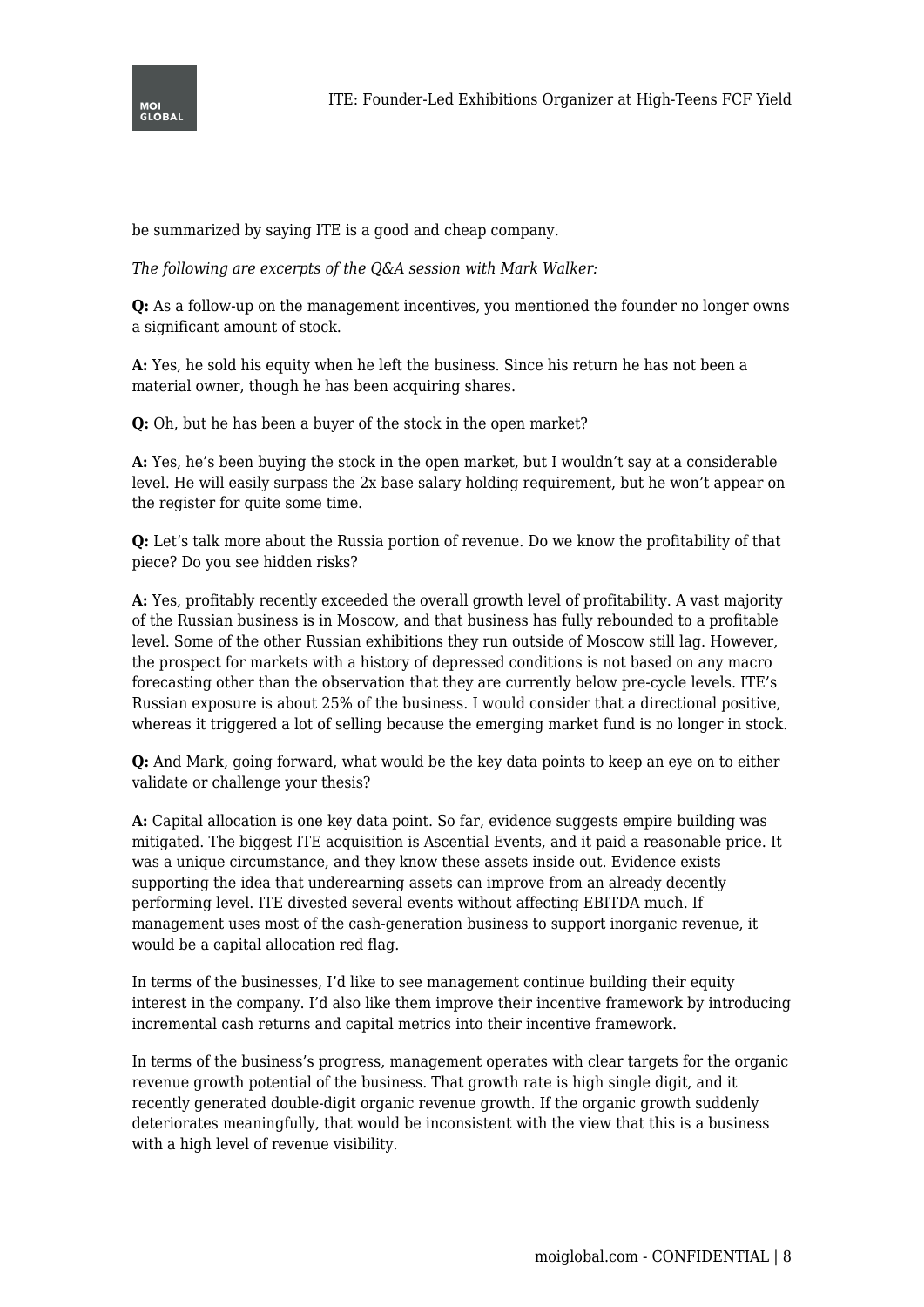

Margins have stabilized. I would expect to see several costs taken out of the normalized free cash flow number as relating to the business improvement program; I would expect them to disappear in a couple of years, not right away.

If we see recurring non-recurring items, then that would cause me to reevaluate my view of the sustainable free cash flow generation of the business as well.

The valuation of the business assumes a level which implies free cash flow erosion. Margins provided by the entry price are quite significant here. In this business, high barriers to entry mitigate business risk. A 19% free cash flow yield mitigates valuation. Higher levels of revenue visibility and a net debt level mitigate the balance sheet. The net debt level is consumed by free cash flow in a couple of years.

**Q:** To clarify, does the 19% free cash flow yield apply to the entire enterprise, or does it exclude the acquired piece?

**A:** It excludes the acquired piece. That free cash flow yield takes the normal free cash flow of the core business and divides it by the current market cap adjusted for the rights issue. Ascential has been in ITE's financials for 2.5 months of FY '18, the year ending in September 2018. I removed an estimated free cash flow contribution from the Ascential Events. That is why I say the valuation core free cash flow, which is a 19% yield to the rightly adjusted market cap, will materially erode, or Ascential Events will negatively contribute to free cash flow. The combined free cash flow of the business will decline, or ITE will have materially overpaid for Ascential assets. I've discussed why I don't think of that as an obvious conclusion.

**Q:** And Mark, how cyclical is this business?

**A:** The end markets are cyclical, but ITE's sector and geography diversification dampen revenue volatility. The low operating leverage of the business and the large financial leverage of the business render stable profit margins. Operating margins range from low to high 20s; recently they fell in the low end of the range. Free cash flow volatility will then be higher than operating volatility because of significant negative working capital influence attributed to whether organic revenue is growing or declining.